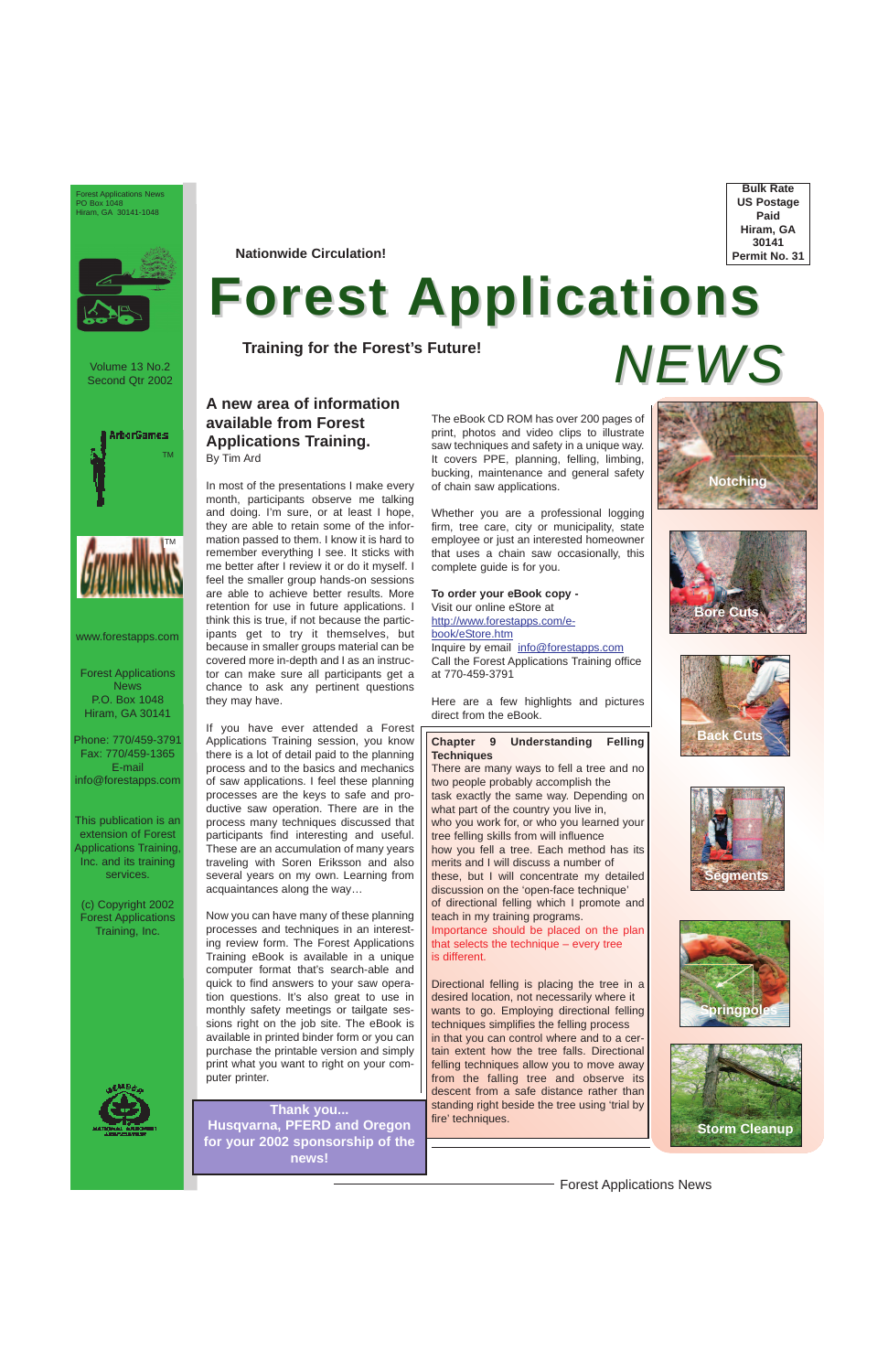checked with Dave Willis of Husqvarna and we came by to carve a little.

**Potterville, RI -** This program was a two-day hands-on at the Potterville Fire Dept. and the



trees were marked by the Providence Water - Situate Reservoir forestry. A super site for the train-

ing. All the guys did super! This area has hosted our programs for years and, coordinated by Jeff Cathcart, the class is always great and full.



### **Construction Career Day - Coventry, RI**

One of the most rewarding programs we have been part of in the past couple years is our work with the Rhode Island Construction Career Day. The event was

held this year at the RIDOT facility in Coventry, RI. The program is part of the LTAP program in Rhode Island. The coordinator, Jeff Cathcart, and a committee of State, Business



and Union workers from across RI put together this second annual event for high school and special education classes. The one-day event made it possible for students, who will soon be entering the job market, to try out various types of construction equipment under a professional operator's watchful supervision. The students love it!

I did several chain saw carvings to draw attention to chain saw operations and then dis-



After seeing the results of the program for the second year, and the faces and attitudes of the 900 or so students attending. I feel this is a most worthwhile program and hopefully will

More on page three...



**Yarmouth, MA - This trip was about our 5<sup>th</sup> to** Yarmouth. We began a two-day hands-on program, and because of weather, we only completed one-day of the two-day agenda. The wind blew and blew both days, (probably 50+ miles per hour) and the first day was also in pouring rain. We managed to make it through the first day agenda so we plan to return in the fall and finish the second day.

**Lenox, MA -**The town of Lenox hosted an area demonstration organized by the LTAP program from the University of Massachusetts. It's called



**Hope, RI -** Over one weekend Jeff Cathcart knew we had a few hours off so he spoke to a **2 Forest Applications News Cooking Leaf and Center (Right Rentals)**, they

the Bay State Roads Program. We have worked with Bay State before but it is our first time into Western Mass. The demo was attended by 71 county and DOT employees from the area. They all seemed to really enjoy the inside and outside session.

We had a great two days in the outback of New York State. I mean *way* back…. I thought Georgia had long dirt roads, but to get to the Stillwater camp, you have to pass a lot of trees and gravel road.

> **Storrs, CT-** Sponsored by the LTAP program from the University of Connecticut. Held at the asphalt lab facility in Storrs. The program went well ending up with falling a large dead tree at the back of the grounds. The group was very interested in the inside and outside portions of this demonstration. We hope to be back in Storrs this fall for a Connecticut Career Day.

> **Bridgeport, CT -** A two-day program was held for city and county workers. This was hands-on with some super competition. We had a great site near a golf course with trees to cut. All the fellows did a super job. PPE, felling, springpoles and bore cut. After a hard day of training, the guys still enjoyed a round of putting competition on the green. I wasn't going to even attempt to compete in that one. I think Julio took one of the competitions - maybe the golf… no I think the saw… probably both?

### **Cumberland, RI -** A one-day demonstration

was organized by Jeff Cathcart of RI LTAP for the Cumberland area. 55 attended the session, which we ended with a felling demo on two trees near the



building. They were all attentive and seemed to

enjoy the session.

**New Bedford, MA -** Dave Willis of Husqvarna booked us into Fairhaven True Value in New Bedford. They were having an open house and we did a little carving.

## **Tamarack Forestry Services**

Stillwater Camp, Canton, NY



We were hired by Tamarack to work with their line clearing and site installation crews from around New York. They are contrac-



tors to the New York State Electric. They do a lot of work with chain saws.

Special thanks to Matt and RJ for inviting us. It was super working with your crews and partaking of the great food and scenery of Stillwater.

> We not only covered a lot of dirt road, but had great sessions on PPE, sharpen-

ing, maintenance, felling techniques and some hazard tree removals with the crews.

Laura and I are looking forward to next time.

## **West Virginia**

In April, we returned to West Virginia for a training session with foresters from around the East involved with the Hardwood Utilization Council. Ed Murriner put the program together. It familiarize the foresters with directional

felling techniques to improve tree placement, to protect residual trees in the stand, and to reduce pulls and breakage of the fiber for better uti-



lization of the wood harvested.

We had a great time with the group. We had a pretty tight competition too between the group. Charlie Brown of West VA took first place.

# **Big Stone Gap, Virginia**

In May, we began another year of training in the Tri-state area, Virginia, Tennessee and Kentucky. There were 14 for day one and 13 for day two of the training held right on the Virginia-Kentucky border in Wise county. The site was being worked by Skyline Logging for Gilbert NS Lumber. Gilbert is cosponsoring the training with the local logging participants.

# New England Tour

This is great group and we will be finished with the training prior to the logger competition to be held in Duffield, VA the Saturday of the Labor Day weekend. Past and current training participants are welcome to compete in the Duffield Days event for over \$2000 in cash and prizes.

**Bill Eldred**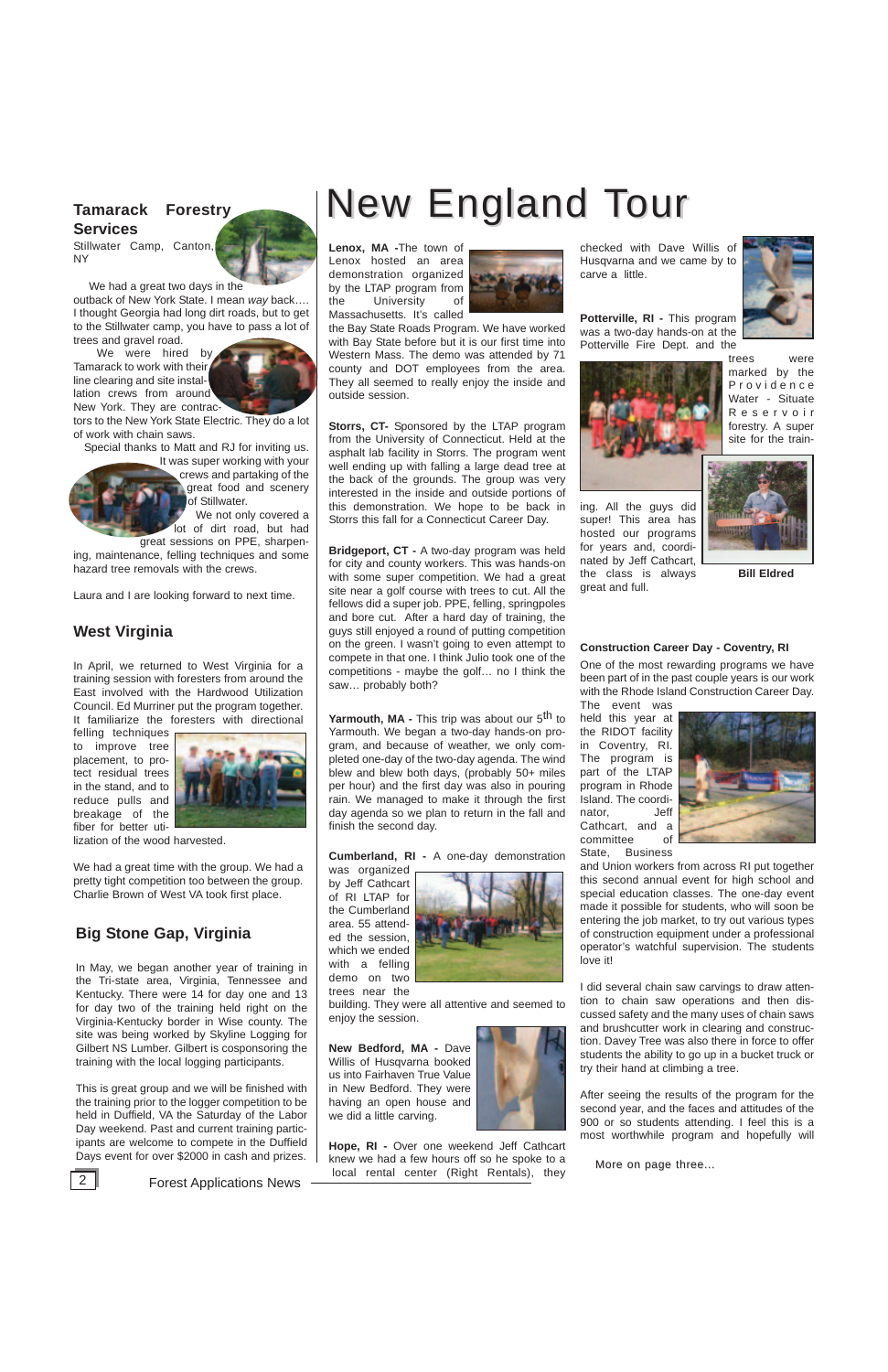take hold in other states across the country.

Thank you Husqvarna for making it possible for Forest Applications Training to attend and represent you there. Another true example of Husqvarna's commitment to the future!

### **Stonington, CT**



Heading back to Georgia our last stop was in Stonington where we held a one day demo for the city and county workers. Twenty-eight attended the session. We met

inside until lunch then headed over to a local park (beautiful park) where we took down a couple of trees that were damaged. It was our first time to Stonington but we hope not our last. Everyone really enjoyed the demo and we heard from paticipants they may be interested in a hands-on.

Has it been hot in your town? We have been reaching the high 90's with heat index in the 100's in our home state of Georgia. After a week home for the Fourth, it is time to pack up the ol'bus and head back out.

When an organizer calls and would like to book training we work to put a training package together that is cost effective for him or her.

Three training days at daily fees  $+$  travel (mileage =  $\frac{6}{3}$  x miles) =total. Travel includes mileage, meals, lodging, etc. If we were able to combine the session with travel to other customers, let's say three others in the general area, then the travel cost amount would be about 30% less. This would mean several hundred dollars in savings for his or her organization.

As you may notice when you read our schedule, we try to connect our training sessions from state to state. Travel is a big cost factor for many these days with gas prices, or in our case diesel prices changing week to week. Then you add lodging, meals, etc. to the mileage and it can be more than you are paying for the day of training. So to help we book training back to back so that the travel becomes shared between the training organizations. Tim and I started traveling in a motor home four years ago and it has been a blessing for all involved. Not only has it saved the customer money but it has been a time saving's for us as well.

Let's say someone calls from Hope, RI and would like to book three days of training. I then go to our calendar to see what dates we have available. I know we will be in the area in September. If this may work with his or her schedule, this is what I would offer to them:

This saves the organizer a lot by booking the training around another training session. Of course, with more training booked around the training session, travel cost becomes even less.

If you are interested in organizing training in your area, please contact the office at 770-459-3791 or e-mail to info@forestapps.com. I am now booking dates for November/December 2002. - I hope to hear from you soon! - Laura

# **Up A Tree…**

Is it important to know how tall a tree may be? If there are hazards and obstacles within its reach, it may well be! Now you can be a bit more confident in your planning process before felling a tree. The Cross-Sight from Forest Applications Training, offers you pocket size tree measurement. Folding to fit easily in your pocket, you can now have a tool at hand to quickly size up a tree.





You can read more about the Cross-Sight on our web at http://www.forestapps.com. The tool may be purchased from **our new eStore on the web or** from Sherrill, Inc. at 1-800- 525-8873. The cost is \$12.00.



Forest Applications News 3



# **Cross-Sight Cross-Sight**

*Sensible Woodcutting Videos* are still available. Contact us via the website registration and we will send it to you no charge! http://www.forestapps.com



**Find out more on our NEW e-book...** *The Complete Guide to Chain Saw Safety & Directional Felling* 

*Visit our website at www.forestapps.com*



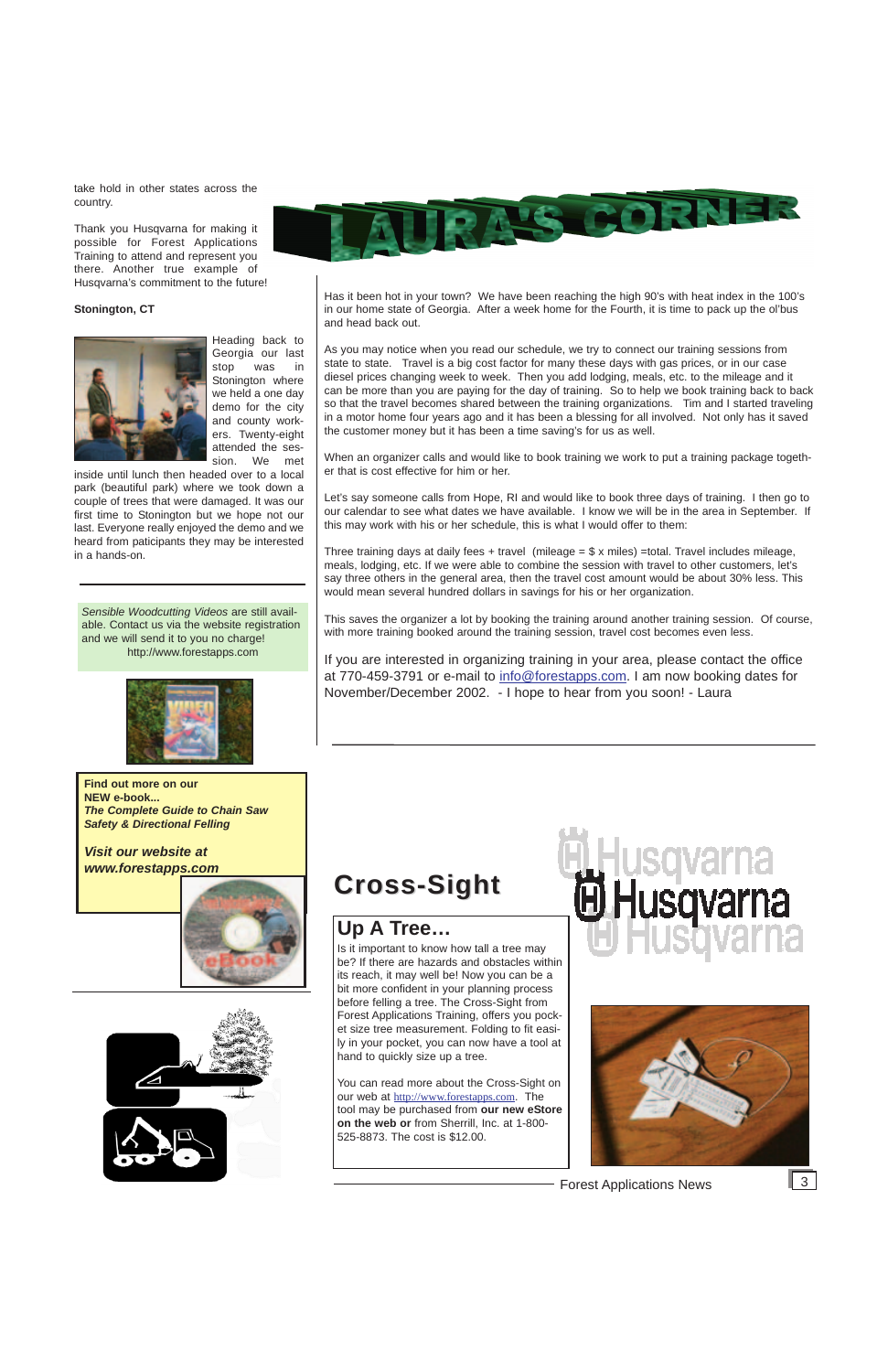

Oregon® is very pleased to announce the long-awaited release of several upgrades to one of its world-leading products for the mechanical timber harvester market: **18H chain**. This perennial top performer has been improved in five ways to make it better than ever.

### **Two new built-in oiling enhancements:**

1. Larger oval-shaped LubriLink™ oil reservoir in each tie strap. Holds twice as much oil as our previous tie straps, which keeps more oil where it's needed - on the chain.

2. Lubriwell™ oil hole in each drive link. An "oil well" hole in the drive links now transports even more oil along the bar's groove. With more oil contained in the bar's groove from LubriWell™, and more oil at mid-chassis from LubriLink™, the cutting system is kept at maximum protection from too little lubricant. This is especially valuable in mechanical harvesting conditions where it's usually extremely inconvenient to do on-site oiling by hand.

### **Other recent 18H upgrades:**

Along with a focus on improving .404"- chainpitch system lubrication, we have already implemented three other upgrades to 18H and are announcing them now as we implement the new LubriLink™ and Lubriwell™ features.

3. Advanced, upgraded chrome-plating process. Maximum cutter stay-sharp; holds its edge in brutal conditions involving high speeds and cold weather.

4. Joints are pre-lubricated at assembly. Reduces damage to the rivet's bearing surfaces during machine start-up. 5. Improved rivet-hole finish in drive links. Reduces chain stretch and increases the life of the chain chassis.



You're trying to get some work done in the yard, and the trusty old chainsaw is acting funny; here's what to do when:

### **Chain won't turn; Check for:**

This page is an example of the great information found on the www.oregonchain.com site. These articles are direct from their site. Check it out!





4 **Forest Applications News** 

Tension too tight Burred drive links Pinched bar groove Chain off sprocket Bar sprocket nose frozen Chain brake engaged Adequate bar/chain lubricant Debris (chips) in bar groove or drive sprocket

### **Slow cutting; check for:**

Dull cutters Depth gauges too high Clutch slipping Bar groove too wide And, believe it or not, chain on backwards

**Chain cuts crooked; check for:**

Low depth gauges on one side Uneven bar rails Cutters filed differently, one side to the other Damage to cutters on one side of chain from hitting the ground, a rock, or other foreign material

Finally, although we don't manufacture saws, we

spend a lot of time with them, and when your %#@&?!! chainsaw won't start.... **here's what we always check :** 

Ignition switch on Choke on Air filter clean Spark plug clean, gapped Plug wire on Saw gas in fuel tank

Having trouble with chain sharpening, remembering the correct angles, and so forth? You can get a free copy of our Maintenance & Safety Manual, with all the right info, just by emailing your snail-mail address to techservices@oregonchain.com and mentioning "MM."



Chain won't turn? Check to make sure the chain tension is set correctly.



The front of your chain's cutters should **always** face and drive towards the tip of your bar.

Forest Applications Training, Inc. is proud to have Oregon® as a National Sponsor of this News publication and our training programs across the country.



Visit the Oregon® website at http://www.oregonchain.com. You can find a lot of information on products, safety and general use of chain saws as well as purchase from their unique online dealer system. Let'em know where you heard about it… Tim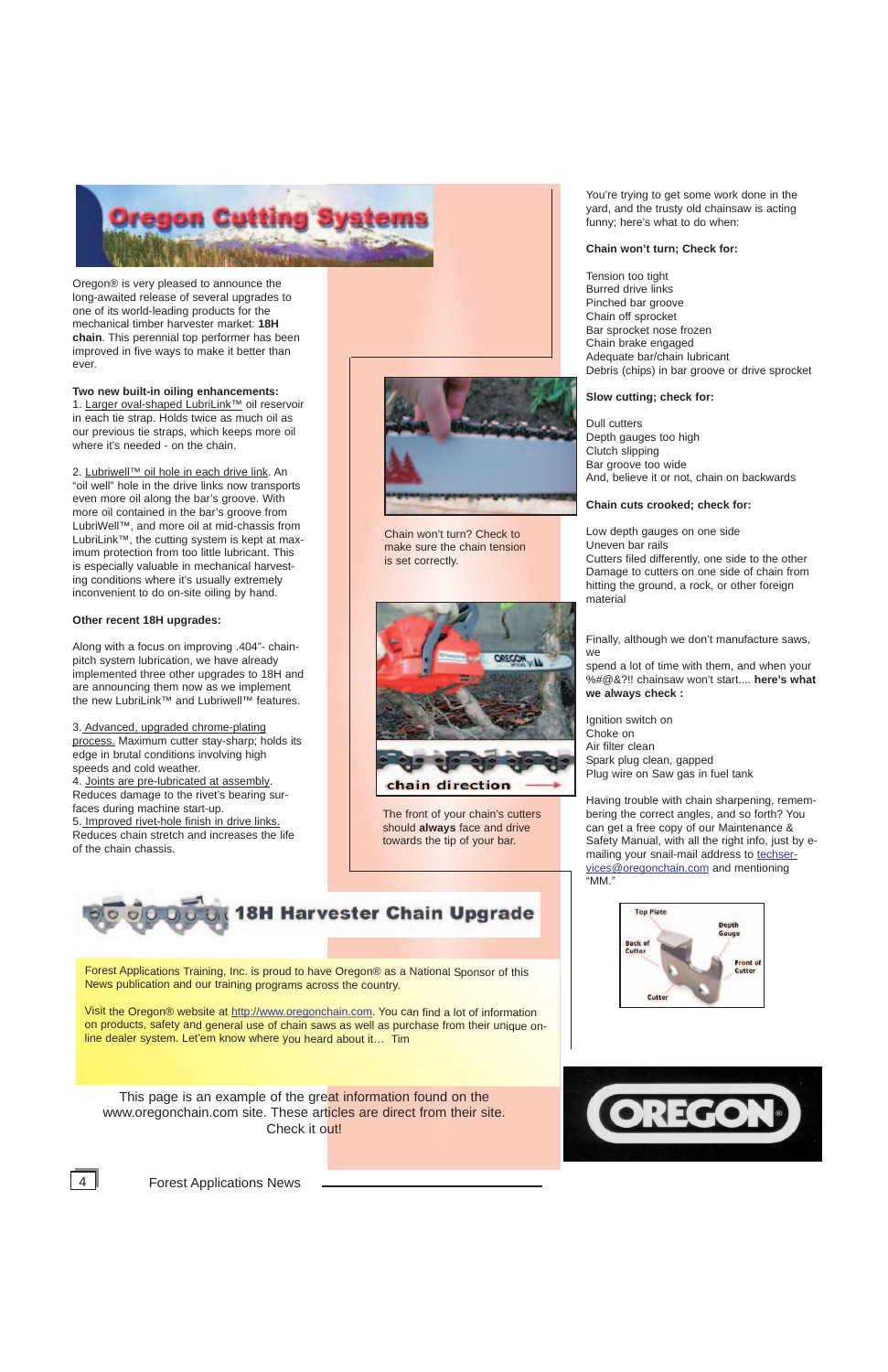**Order your Forest Applications eBook on-line today @ WWW.FORESTAPPS.COM**

While out at the Cal Poly Swanton Pacific Ranch in Davenport, CA, Wally and Jaff Mark, Laura and I hosted a training program for the Husqvarna Professional Power Team. David Perkins, director of training operations for Husqvarna, has hand picked a unique team of professionals to carry on product training to Husqvarna dealers and end users in North America.

The team has varied experience in training from handheld power tools like chain saws and brushcutters to commercial lawn equipment. The cross training has been going on since last winter to make these gentlemen the *best that they can be* and with saws, they are looking pretty sharp.

The team flew in from all over the country for a semi rustic two



nights in the Urtz (I heard it called a lot of things. I'm not sure of the exact spelling.), an outside dorm facility, at the Swanton Ranch for the students. We began early the first morning with an outside breakfast and then a tour of some of the ranch by Wally Mark. Jaff doesn't speak much but communicates very well. He was always bringing things to the team.

After the tour, we began the PPE, maintenance and cutting skills segment of the program. The first day ended with a hike



to the top of the mountain observing some huge redwoods and a ranch Day two began early with a drive to the cutting site. A coastal

style steak cookout.

Redwood thinning project outside of Santa Cruz. It was awesome!



We did have to extend some of the cutting to a third day. The trees were large and took a bit longer for everyone to cut a tree. Some of the trees were 6 foot across the base. It is amazing, 6ft bases and they were just under a hundred years old. Most people think

of the Redwoods as ancient and there are some older ones, but most of the harvests now are trees no older than a tipical East Coast hardwood harvest. These trees are tall though. They ranged from 90' to 140' tall.

All the team took information and put together a safe working plan before cutting each tree. Naturally, we did have a little competition in the process. You wouldn't believe, out of all the trees, we only had one that may have been off target more than five feet. These guys did very well! They can all safely say the open face notch and the training techniques promoted by Husqvarna will work very

well in the East and in the Western woods.









# **Husqvarna**

# **Once upon a Redwood**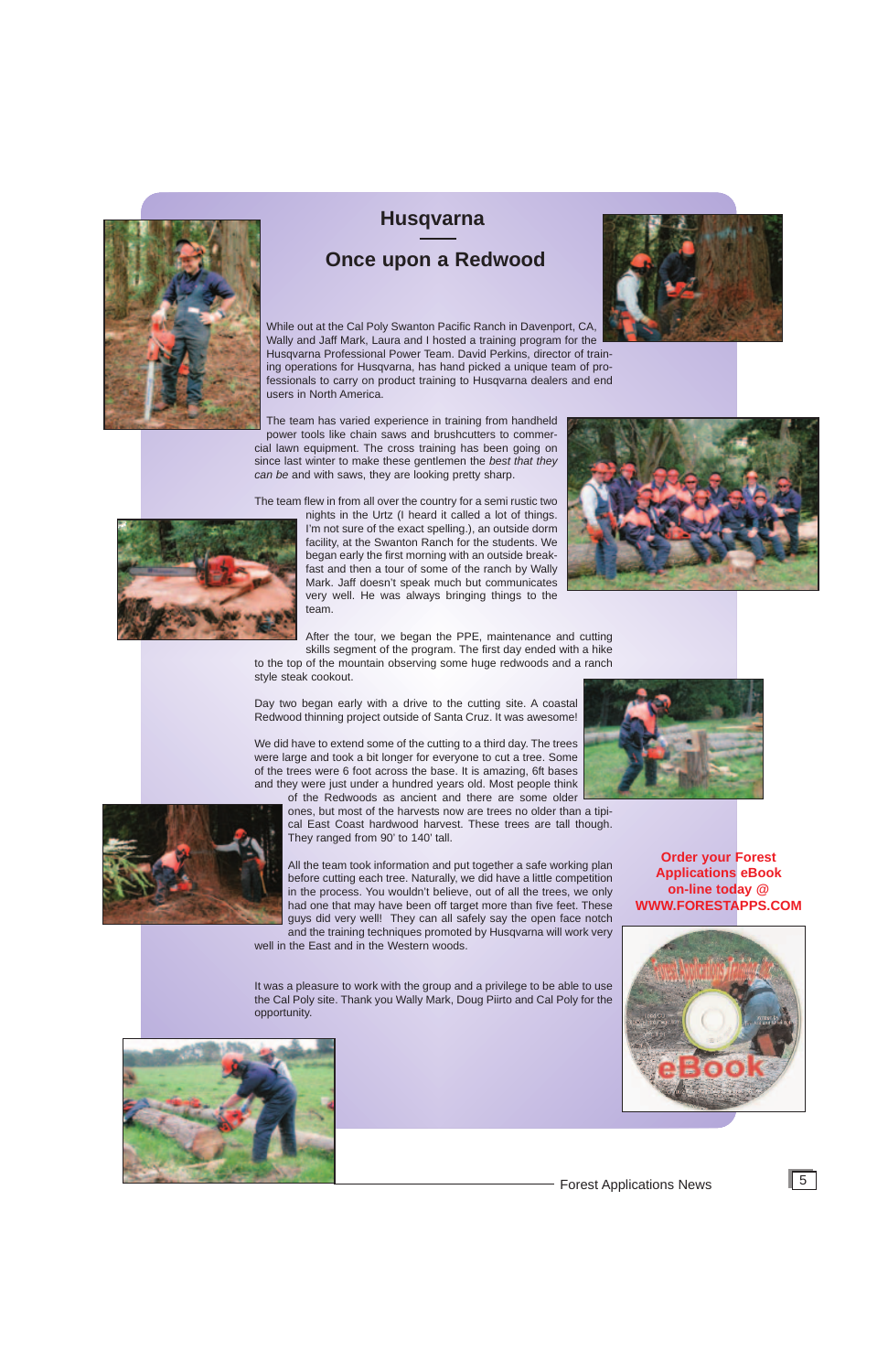6 Forest Applications News

# **Husqvarna Clearing / Brush Saws**



## **Blades for Woody Stems and Trees**

If your task is cutting small trees and woody stems you should consider using a blade with small multiple teeth. These blades look much like a circular saw blade for your wood working saw. The one I suggest is one capable of being sharpened with a round chain saw file. Some of these blades are stamped, others are a disc with chain saw type cutters attached to the blade. Both types can do a good job. The advantage may be in the application where you apply it.

The thinner stamped blades offer the round file sharpening ability and cut a narrow clean kerf. This can be an asset in small hardwoods. The kerf can be adjusted slightly with a tooth set but if you need a wider kerf in the cut for less pinching, one of the chain saw style tooth blades may be an advantage.

A heavy-duty gear driven brushcutter with the proper attachment can produce a hay field in short order. Heavy grass, weeds and small trees can be taken down quickly and safely with a little planning and practice.

Future articles will discuss attachment maintenance and directional cutting techniques with brush and clearing saws.



# **Brushing - Part Two**

By: Tim Ard

Last newsletter edition we discussed the selection of a brush/clearing saw unit and a little about setting up the machine to the operator. These are important topics and are very critical to the safety and productivity of the operator.

Another area, which effects safety and productivity is to select, or the selection of, cutting attachments for the task. The cutting tool used on the end of the shaft can effect the job results in many ways.

The right tool:

Cuts smoothly with minimum effort Removes grass or small trees with ease Reduces wear and vibration on the machine

The wrong tool:

May dull quickly Cause vibrations Cuts slowly Increases operator fatigue

### **Grass and Brush Heads**

Grass heads are available in manual, semiauto and automatic designs. These usually are configured to hold cut lengths or bulk wrap of monofilament line. The line diameters for small grass trimming may be as small as .065" and for heavy grass or edging in the .130" to .150". These spinning lines will zip right through green grasses and weeds giving the results of a lawnmower or bush hog.

A couple manufacturers now produce a "swinging blade" head style that will edge or take heavier grasses with greater ease. There is much less resistance to grass and air with these swinging blades and allows the rpm to remain higher for better performance in higher, thicker weed applications.

## **Brush Blades for Heavy Debris**

Metal blades for grass and brush are also available. Some of them are configured to the same shape as a circular saw blade but have only 6 to 12 teeth on the blade radius.

One type for heavier grass and brush is a triprong blade shape. These are usually heavier than the circular styles, and do a super job in brush and weeds. As long as you keep them, sharp and balanced they will perform. If they are dull or out of balance they can destroy a brushcutter shaft and gearbox in short order.

It is also important to understand these blades are not intended for woody fiber plants. Small trees and saplings should be cut only with a saw tooth (multiple teeth) blade.



# **Richmond Logging Expo**

Every other year loggers and many tree care companies are represented at the Logging Expo in Richmond, VA. The fairgrounds/raceway park are turned into one of the largest displays of logging equipment and wood industry equipment. From harvesting to the mill - products to handle wood are on display.

I have been part of the educational programs at the show now for several years. Mike Washko, show director, has done a great job setting up the event over the years and is a big promoter of training. Thanks to the show itself, Husqvarna, Oregon®, and PFERD Forest Applications was there putting on basic chain saw safety and felling demonstrations. Rip Tompkins of ArborMaster Training, Inc. also showed the crowds climbing and sawing techniques up the tree. So, top to bottom, all those coming by the demo area were shown some useful tips.

The event will be back in Richmond in May 2004.



## **Cal Poly Logging Team** Davenport, CA

Laura and I had the opportunity this year to again travel west and work with Doug Piirto's classes. Doug is the instructor of the logging/harvesting classes at Cal Poly University. The initial demo/training day was held at the Swanton Pacific Ranch near Davenport, and then hands-on with a smaller group on the following day. We traveled east of Santa Cruz to a logging site where we worked in a thinning project of coastal Redwood. The students had a great time and did very well with the tree falling. It's always a pleasure working at the Cal Poly Swanton Pacific Ranch.



# **尚Husqvarna** Tough Name. Tough Equipment.<sup>™</sup>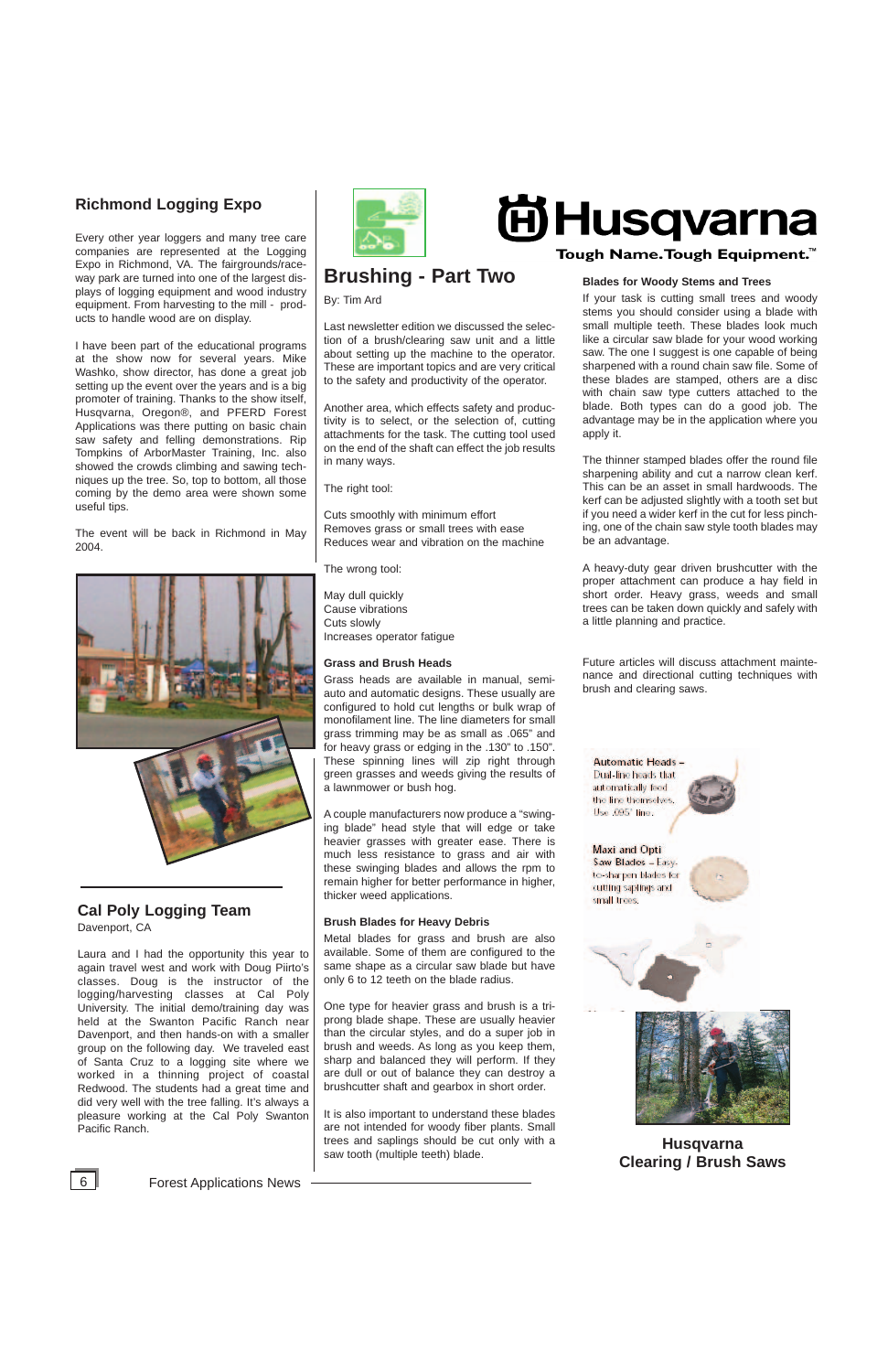## Forest Applications News

**Tim Ard's Schedule**

| Itinerary: Tim Ard As of 5 July, 2002 |                                                        |  |  |
|---------------------------------------|--------------------------------------------------------|--|--|
| <b>July 2002</b>                      |                                                        |  |  |
| $15 - 17$                             | Roy O. Martin, Louisiana                               |  |  |
| 19                                    | Logger Training Day 3 -KY                              |  |  |
| 23                                    | Logger Training Day 3 - Covington, VA                  |  |  |
| 24                                    | <b>LTAP Program - Beckley, WV</b>                      |  |  |
| 31                                    | Logger Training Day 4 - KY                             |  |  |
| August 2002                           |                                                        |  |  |
| $\mathbf{2}$                          | Logger Training Day 4 - Covington, VA                  |  |  |
| $\overline{7}$                        | Oregon Logger Demo - Portland, Oregon Area (tentative) |  |  |
| $8 - 10$                              | Oregon® Cutting Systems Training - Clackamas, OR       |  |  |
| $16 - 18$                             | Woodsmen's Day's Booneville, NY -Husqvarna             |  |  |
| 21                                    | New York State Electric Chain saw Demo - Husqvarna     |  |  |
| 27                                    | LTAP Demo - Cartersville, GA -Husqvarna                |  |  |
| 28                                    | <b>LTAP Demo - Gainesville, GA</b>                     |  |  |
| 29                                    | <b>LTAP Demo - Rockdale County, GA</b>                 |  |  |
| 31                                    | Logger Competition - Duffield, VA -Husgvarna           |  |  |
| September 2002                        |                                                        |  |  |
| 10                                    | LTAP Demo - Jesup, GA                                  |  |  |
| 11                                    | <b>LTAP Demo - Tennill, GA</b>                         |  |  |
| 14                                    | Logger Competition - Clifton Forge, VA - Husqvarna     |  |  |
| 24-30                                 | <b>New England States</b>                              |  |  |
| October 2002                          |                                                        |  |  |
| $1 - 11$                              | <b>New England States</b>                              |  |  |
| $15 - 17$                             | Sunbelt Expo - Moultrie, GA - Husqvarna                |  |  |
| 18                                    | <b>LTAP Demo - Tifton, GA</b>                          |  |  |
| 19                                    | <b>LTAP Demo - Thomaston, GA</b>                       |  |  |
|                                       |                                                        |  |  |

7

**If you haven't** -- check out the Forest Applications website. You will find updated calendar events, special articles, up to date news, online newsletter... E-mail your questions, techniques, training interests and ideas of articles you would like to see in the news. All at http://www.forestapps.com e-mail: info@forestapps.com



**Check the Website for upto-date schedule listings**

# **Keep your printed Forest Applications News coming…**

On the top of page one - check your printed mailing label. On the top line will be a date. The date indicates your subscription's end. If that date is past or you do not have a date listed on the line this may be your last edition of the News.

If you would like to continue receiving the printed version of the News, we ask you to consider subscribing in the next few weeks.

The Forest Applications News will continue to be available to readers *free of charge* on our Forest Applications Training website and also in the printed version mailed to your address *for four editions* following you attending one of our demonstrations or training programs.

After being on the mailing list for four editions, you make the selection to continue receiving the news for the following three years at a nominal fee of \$10.00 for a total of twelve editions – only \$.84 per issue. Your three-year subscription totaling \$10.00, is payable by check, cashiers check, or money order to Forest Applications Training, Inc. **You can also now pay by Credit Card from the eStore on our website at www.forestapps.com.**

Now for only \$10 – receive the remaining editions of 2002 and three more years of Forest Applications News – 12 total editions. Act now for this special offer!

Have you tried one or all of the products we show in the News? Husqvarna Saws, Oregon Chain and Bars, PFERD Files, PFERD Chain Sharp/SharpForce, See Clear?

Send us a note and let us know what you think!

………………………………………………………….. **Don't miss the News!** Name Company\_\_\_\_\_\_\_\_\_\_\_\_\_\_\_\_\_\_\_\_\_\_\_\_\_\_\_\_\_\_\_\_\_\_ Address\_\_\_\_\_\_\_\_\_\_\_\_\_\_\_\_\_\_\_\_\_\_\_\_\_\_\_\_\_\_\_\_\_\_\_ City\_\_\_\_\_\_\_\_\_\_\_\_\_\_\_\_\_\_\_\_\_\_\_\_\_\_\_\_\_\_\_\_\_\_\_\_\_\_\_



E-mail us at info@forestapps.com

| <b>State</b>                                                                                           | 7in |  |
|--------------------------------------------------------------------------------------------------------|-----|--|
| E-mail                                                                                                 |     |  |
| Mail with \$10.00 payment to: Forest Applications<br>Training, Inc., PO Box 1048, Hiram, GA 30141-1048 |     |  |

# **Important Notice**